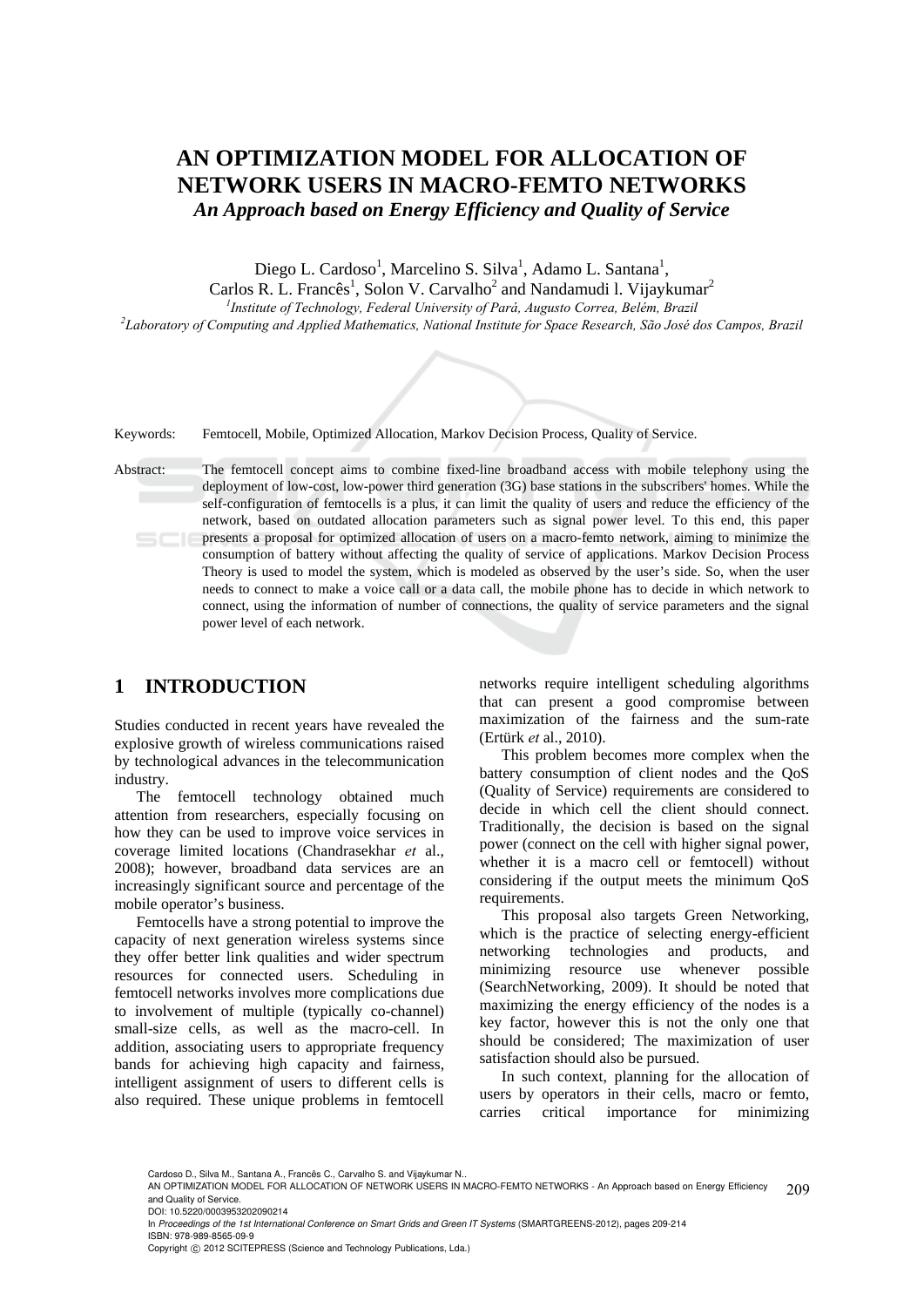interference, maximizing the system capacity, achieving fairness in femtocell networks and maximizing network utilization (Ertürk *et* al., 2010).

Several works in literature has already proposed how to achieve high capacities with fair scheduling techniques for conventional cellular architectures. For example, (Zhang and Letaief, 2004) aims to maximize the sum-rate of all the users within a cellular network; however, fairness issues have not been considered. A maximum fairness technique has been discussed in (Rhee and Cioffi, 2000), which essentially tries to maximize the capacity of the user that has the lowest data rate and achieve similar data rates for all users.

In terms of capacity overflow, some proposed architectures and schedulers have been proposed. In (Chung and Lee, 2005) and (Hu and Rappaport, 1995.), models based on Markov-modulated Poisson Process (MMPP) were employed for representing multiservice overflow traffic. However, extensive computations are required by a MMPP method to solve multi-dimensional Markov chains for large scale systems.

Relative to Green communication it can be highlighted (Liao and Yen, 2009), where it is proposed the power-saving scheduling of base stations (BS) considering QoS requirements (delay and jitter) of the real-time communications in WiMAX network. Also in (Han *et* al., 2010) several radio management scheduling algorithms are evaluated for the long term evolution (LTE) BSs, and effectively exploits multi-user diversity in the time, frequency and space domains for LTE networks. The works in the area were found to focused mainly on the energy efficiency of macro cells and core network, with no much attention devoted to maximizing the use of battery of client nodes, considering aspects of QoS and signal level.

### **2 FEMTOCELL**

#### **2.1 Definition and Characteristics**

Femtocells are devices used to improve mobile network coverage in small areas, connected locally to mobile phones and similar devices through their 2G (GSM), 3G (UMTS) or 4G (WIMAX or LTE) connections, and then route the connections over a broadband internet connection back to the carrier, bypassing the normal cell towers (ERBs or nodeBs).

This technology creates a bridge between mobile and personal wired networks, using a high speed internet connection (either personal or enterprise) to

link to the operators macro-network. Doing this, it is easier to extend access to mobile network, providing better coverage for the population (especially in areas where there was no signal or weak signal arrived), and providing high bandwidth to users.

#### **2.2 Problem Description**

Femtocells are typically installed by non-expert users, which do not consider the network's performance; simply connecting a Femtocell Acess Point to DSL (Digital Subscriber Line) and turning it on. Femtocell Acess point self-organizes its radio and system operational parameters (Holger *et* al., 2008)(John and Holger, 2009). The node client automatically tries to associate the Femtocell Acess Point with strongest signal, however this choice becomes unfair in two aspects:

1. Considering the capacity of the Femtocell Access Point, which can become overcrowded and can not serve new users, maintaining the quality of service. This can lead to an unbalanced load, overloading a femtocell against each other;

2. Given the choice of allocation by the customer, the network setting only by the signal power level may not meet the quality requirements of the user, which could obtain a better service through another network near, even at a higher cost battery. This fact is aggravated when considering the diversity of existing applications, which have different requirements for quality of service.

### **3 MARKOVIAN MODEL**

#### **3.1 Markov Decision Process**

The problem is formulated as a Continuous Time MDP (CTMDP), since it considers that the times (between requests arrival and that a request stay in the system) follow an exponential probability distribution. Also, the problem is formulated as an Infinite Horizon problem, since it can perform for a long, undefined period of time.

Briefly, to model a problem as a CTMDP, it is necessary to define (Puterman, 1994):

- The state space *S*: the set of all possible conditions of the system;
- The sets of actions  ${A(s) | s \in S}$ : for each state  $s \in S$ , there is a set of possible actions *A(s)*, in which the operator must choose a single action at every decision time;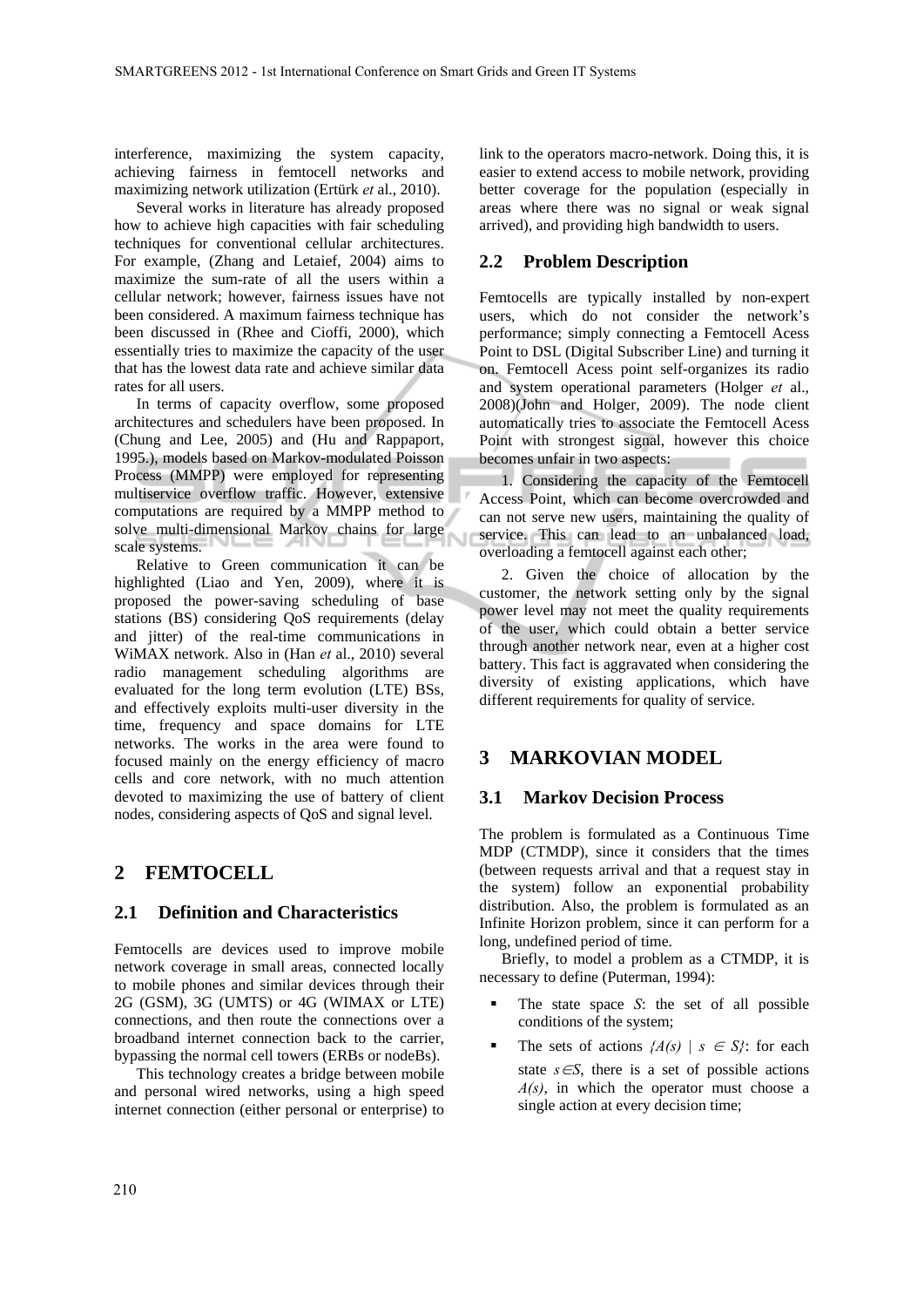- The set of costs  $\{c(s, a) \mid s \in S, a \in A(s)\}$ : where *c(s, a)* is the cost entailed to the system when it is in  $s \in S$  and the action  $a \in A(s)$  is chosen;
- A set of transitions probabilities  $\{p_{sz}(a) | s, z \in S, \}$  $a \in A(s)$ }: where  $p_{sz}(a)$  is the probability that, in the next decision time, the system is in state *z*∈*S*, given that action *a*∈*A(s)* is chosen when it is in the state  $s \in S$ ;
- $\{ \tau(s,a) | s \in S, a \in A(s) \}$ : expected time until the next decision time if the action  $a \in A(s)$  is chosen in state *s*∈*S*.

Using these five elements, the stationary optimal policy  $R^*$  that minimizes the long-run average cost per time unity can be calculated by some classical techniques, e.g. Value Iteration Algorithm and Policy Iteration Algorithm (Tijms, 1994).

### **3.2 Network Architectures and Traffic Assumptions**

A typical femto-macro mobile network, with cells providing wireless access for mobile users through macrocell or femtocell access points, is assumed. The architecture used is shown in Figure 1.

The arrivals of calls can be answered by both networks, which have different distances for the mobile nodes, different bandwidths, different losses and different maximum users that can be connected. When a new call arrives to the system, parameters such as the energy consumption when connected, the available bandwidth and packet loss probability of each networks, are used to decide which network should be chosen to serve the call. If new calls are blocked due to capacity limitation, they overflow to the other network for possible service.

Two service classes access the network: voice and data. These are formed by new calls and handoff calls. The requests arrive in the system according to two Poisson processes, with parameters *λvn* and *λdn*, for voice and data respectively; where *n* indicates if the request is to connect to macrocell or femtocell, or if it is a request that have to be decided to which cell it should connect.

The service times of voice calls and data packets follow exponential distributions with parameters *μvn* and *μdn*, respectively. Also, there is no differentiation between voice and data channels.

It is important to clarify that the system is modeled as observed by the user. So, when the user needs to connect to make a voice or a data call, the mobile phone has to decide in which network to connect, using the information of number of

connections, the quality of service parameters and the signal power level of each network. The signal power level can be obtained directly, but the other variables need to be enquired to the system



Figure 1: Typical macro-femto scenario that is being taken into consideration.

### **3.3 Model Formulation**

Each state *s*∈*S* is defined as:

 $if c = C2 \, ANDk = DATA then d_2 > 0$  $if c = C2 \, ANDk = VOICE then v_2 > 0$  $if c = C1 \, AND \, k = DATA \, then \, d_1 > 0$  $if c = C1 AND k = VOICE then v<sub>1</sub> > 0$  $ev \in {\lambda_{v1}, \lambda_{d1}, \lambda_{v2}, \lambda_{d2}, \lambda_{vu}, \lambda_{du}, \mu_{v1}, \mu_{d1}, \mu_{v2}, \mu_{d2}, \mu_{vu}, \mu_{du}}$  $k \in \{desc, VOICE, DATA\}$  $c \in \{desc, C1, C2\}$  $v_2, d_2 \in \{0, 1, 2, ..., MaxCR_2\}$  $v_1, d_1 \in \{0, 1, 2, ..., MaxCR_1\}$  $s = (v_1, d_1, v_2, d_2, c, k, ev)$  $v_2 + d_2 < MaxCR_2$  $v_1 + d_1 < MaxCR_1$ *if*  $k = DATA$  *then*  $ev \neq \lambda_{vu}$  *and*  $\lambda_{du}$  *and*  $\mu_{vu}$ *if*  $k = VOICE$  *then*  $ev \neq \lambda_{vu}$  *and*  $\lambda_{du}$  *and*  $\mu_{du}$  $if c \neq desc$  *then*  $k = VOICE$  *or*  $DATA$  $if c = desc$  *then*  $k = desc$ *subjectto*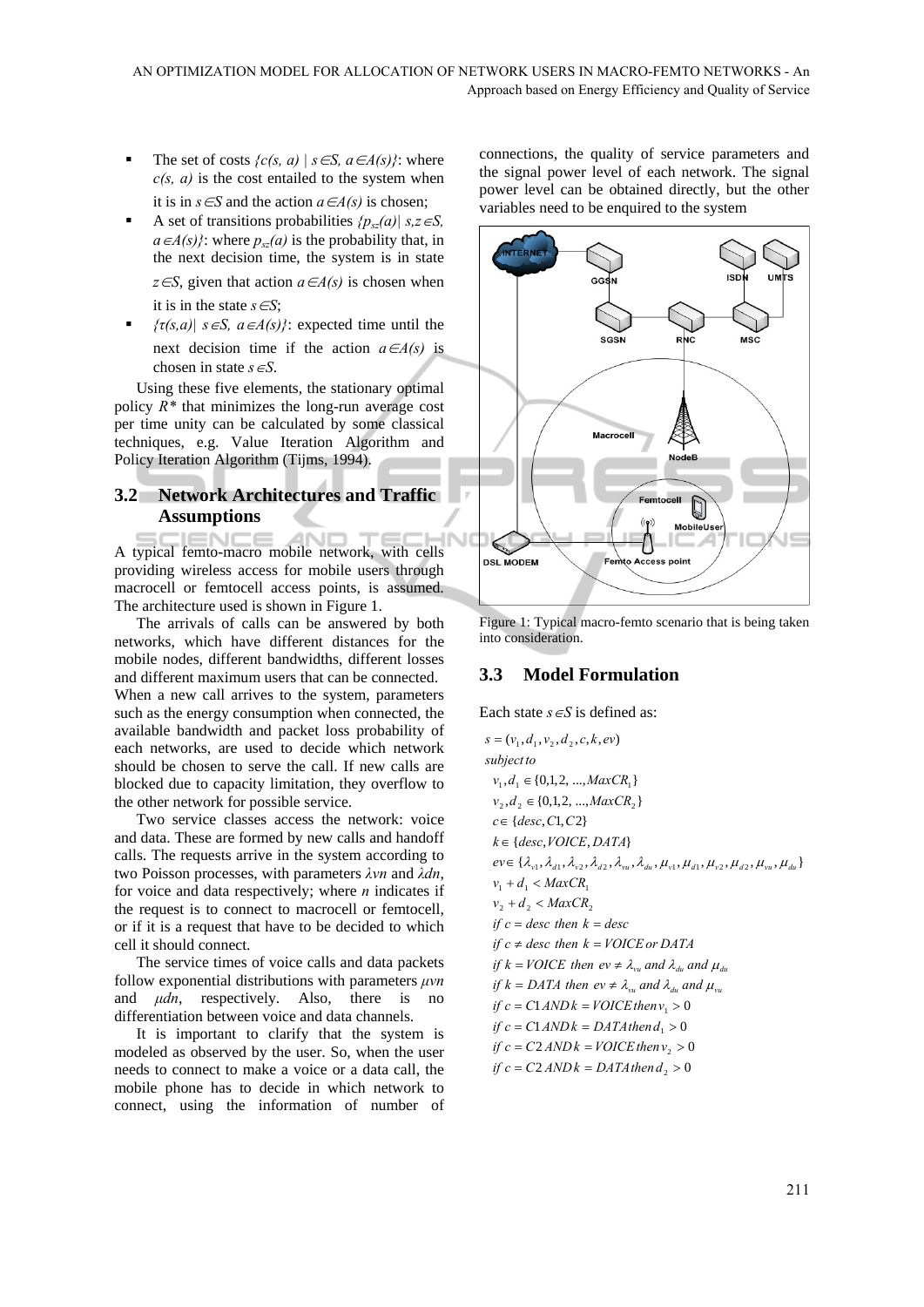```
ORv_1 > 1if ev = \mu_{v1} then (v_1 = 1 \text{ AND } (c = desc \text{ OR } c = C2 \text{ OR } k = \text{DATA}))
```
 $ORd_1 > 1$ *if*  $ev = \mu_{d1}$  *then*  $(d_1 = 1 \text{ AND } (c = desc \text{ OR } c = C2 \text{ OR } k = \text{VOICE}))$ 

 $ORv_2 > 1$ *if*  $ev = \mu_{v_2}$  *then*  $(v_2 = 1 \text{ AND } (c = desc \text{ OR } c = C1 \text{ OR } k = DATA))$ 

 $ORd_2 > 1$ *if*  $ev = \mu_{d2}$  *then*  $(d_2 = 1 \text{ AND } (c = desc \text{ OR } c = C1 \text{ OR } k = \text{VOICE}))$ 

*if*  $ev = \mu_{vu}$  then  $k = VOICE$ 

*if*  $ev = \mu_{du}$  then  $k = DATA$ 

Where:

- $v_1$  and  $d_1$  are the number of voice and data connections, respectively, on macrocell;
- $v_2$  and  $d_2$  are the number of voice and data connections, respectively, on fentocell;
- *c* indicates if the user is disconnected or connected to a macrocell or fentocell;
- *k* is the type of applications;
- **e** *ev* is the last event;
- *MaxCR<sub>1</sub>* and *MaxCR<sub>2</sub>* are the maximum number of connections in the macrocell and femtocell, respectively;
- $\lambda v_1$  *and*  $\lambda v_2$  are the voice calls arrival rates in macrocell and femtocell, respectively.
- $\lambda d_1$  and  $\lambda d_2$  are the data calls arrival rates in macrocell and femtocell, respectively.
- $\lambda v_u$  *and*  $\lambda v_u$  are the user arrival rates for voice and data, respectively, which have to be decide if connect on macrocell or femtocell.
- $\mu v_1$ ,  $\mu v_2$ ,  $\mu v_1$  are the service rates of voice calls in macrocell, femtocell and that was allocated by the user, respectively.
- $\mu d_1$ ,  $\mu d_2$ ,  $\mu d_2$  are the service rates of data requests in in macrocell, femtocell and that was allocated by the user, respectively.

The set of possible actions  $A(s)$  for each state  $s \in S$  is:

```
A(v_1, d_1, v_2, d_2, c, k, ev) =
```
 $\begin{bmatrix} 0 & \text{if } \mathsf{ev} \notin \{ \lambda \mathsf{v} \mathsf{u} \ \lambda \mathsf{d} \mathsf{u} \} \end{bmatrix}$ 

```
OR if ev \in \{\lambda v\}, \lambda dv\} AND (v + d) = \text{MaxCR} AND (v2 + d2 = \text{MaxCR})\overline{a}
```

```
1, 2 if ev ∈ {λvu, λdu} AND (v1+ d1< MaxCR1) AND (v2 + d2 < MaxCR2 )
⎨
⎪
⎪
```

```
\begin{vmatrix} 1 & \text{if } \text{ev} \in \{\lambda \text{ vu}, \lambda \text{ du}\}, \text{ AND } (\text{vl} + \text{dl} < \text{MaxCR}) \text{ AND } (\text{vl} + \text{dl} > \text{d} \text{v}) \end{vmatrix}
```

```
(2 if ev ∈ {λvu, λdu} AND (v1+ d1 = MaxCR<sub>2</sub>) AND (v2+ d2 < MaxCR<sub>2</sub>)
```
#### Where:

 *0* indicates that there is no action to choose. In this case, if the last event is not a request from the user  $(ev \notin \{ \lambda vu, \ \lambda du \})$ , the decision is to connect while there is at least one free channel. Otherwise, if the last event is a request from the user  $(ev \in \{ \lambda vu, \lambda du \})$ , but both networks are full, then reject the request;

- *1* indicates that the user should connect to the macrocell;
- *2* indicates that the user should connect to the femtocell.

To compute the expected time until the next decision epoch, transitions probabilities and the costs, the following algorithm can be used:

```
Algorithm CalcTransitionProbabilities 
Input: state sf and action a. 
Output: τ - expect time until the next 
         decision epoch; 
         psfst(a) - the probability to move 
         from state sf to each state st; 
         cost – the cost entailed when 
         action a is chosen in state sf.
Begin 
  pd<del>←</del>0; τ ← 0; cost ← 0;
   v1Åsf.v1; d1Åsf.d1; v2Åsf.v2; 
   d2Åsf.d2; cÅsf.c; kÅsf.k; evÅsf.ev; 
   if (ev=λv1) AND (v1+d1<MaxCR1) then v1++; 
   if (ev=λd1) AND (v1+d1<MaxCR1) then d1++; 
   if (ev=λv2) AND (v2+d2<MaxCR2) then v2++; 
   if (ev=λd2) AND (v2+d2<MaxCR2) then d2++; 
   if (ev=λvu) then 
       if (a=1) then v1++; cÅC1; kÅVOICE; 
      if (a=2) then v2++; c \leqC2; k \leqVOICE;
   if (ev=λdu) then 
      if (a=1) then d1++; c \in Cl; k \in DATA;
      if (a=2) then d2++; cÅC2; kÅDATA; 
   if (ev=μv1) then v1--; 
   if (ev=μd1) then d1--; 
   if (ev=μv2) then v2--; 
   if (ev=μd2) then d2--; 
   if (ev=μvu) AND (c=C1) then 
       v1--; cÅdesc; kÅdesc; 
   if (ev=μvu) AND (c=C2) then 
       v2--; cÅdesc; kÅdesc; 
   pdÅpd+λv1+λd1+λv2+λd2; 
   if (c=desc) then pdÅpd+λvu+λdu; 
   if ((v1=1) AND (c=desc OR c=C2 OR 
   k=DATA)) OR (v1>1) then 
       NmuÅv1; 
       if (c=C1) AND (k=VOICE) then Nmu--; 
   pd \leftarrow pd + Nmu * \mu v1;<br>if ((d1=1) AND (c=1)if ((d1=1) AND (c=desc OR c=C2 OR 
   k=VOICE)) OR (d1>1) then 
       NmuÅd1; 
       if (c=C1) AND (k=DATA) then Nmu--; 
       pd Å pd + Nmu*μd1; 
   if ((v2=1) AND (c=desc OR c=C1 OR 
   k=DATA)) OR (v2>1) then 
       NmuÅv2; 
       if (c=C2) AND (k=VOICE) then Nmu--; 
    pd Å pd + Nmu*μv2; 
   if ((d2=1) AND (c=desc OR c=C1 OR 
   k=VOICE)) OR (d2>1) then 
       NmuÅd2; 
       if (c=C2) AND (k=DATA) then Nmu--; 
       pd Å pd + Nmu*μd2; 
   if (k=VOICE) then pd \leftarrow pd + \mu vu;
   if (k=DATA) then pd \leftarrow pd + \mu du;
```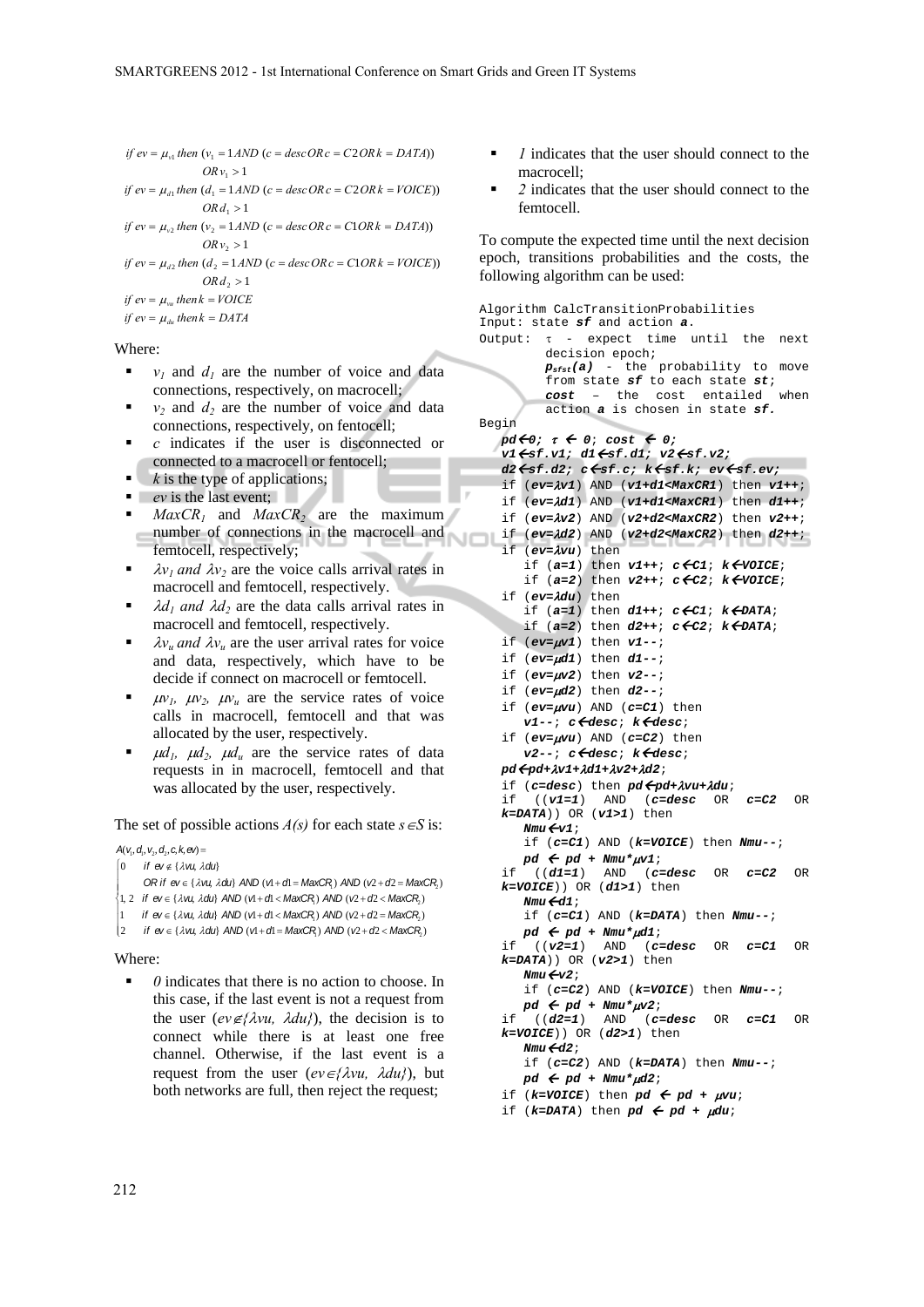```
τÅ1/pd; 
for each state st∈S do 
   if (v1=st.v1) AND (d1=st.d1) AND 
   (v2=st.v2) AND (d2=st.d2) AND (c=st.c) 
   AND (k=st.k) then 
       switch (st.ev) 
         case λv1: psfst(a)Åλv1/pd; break; 
         case λd1: p<sub>sfst</sub>(a) ←λd1/pd; break;
         case λv2: psfst(a)Åλv2/pd; break; 
         case λd2: psfst(a)Åλd2/pd; break; 
         case λvu: psfst(a)Åλvu/pd; break; 
         case λdu: psfst(a)Åλdu/pd; break; 
         case μv1: psfst(a)Åμv1/pd; break; 
         case μd1: psfst(a)Åμd1/pd; break; 
         case μv2: psfst(a)Åμv2/pd; break; 
         case μd2: psfst(a)Åμd2/pd; break; 
         case μvu: psfst(a)Åμvu/pd; break; 
         case μdu: psfst(a)Åμdu/pd; break; 
         default: psfst(a)Å0; 
for i \bigoplus until 2 then
   if (c=Ci) then 
    cost Å cost + energyi*Ecost/SR(st,a); 
    if (k=VOICE) then 
       cost Å cost + Li*LVcost/SR(st,a); 
       if (ABi < vi*BV + di*BD) then 
       cost Å cost + BVcost/SR(st,a); 
    else if (k=DATA) then 
       cost Å cost + Li*LDcost/ SR(st,a); 
       if (AB1 < vi*BV + di*BD) then 
          cost Å cost + BDcost/SR(st,a);
```
End

Where:

- **e** *energy1* and *energy2* are the energy consumptions when connected to macrocell or femtocell, respectively;
- *Ecost* is the energy costs per time unit;
- *L1* and *L2* are the losses in the macrocell and femtocell, respectively;
- *LVcost* and *LDcost* are the loss costs for voice and data applications, respectively;
- *AB1* and *AB2* are the total available bandwidths in the macrocell and femtocell, respectively;
- *BV* and *BD* are bandwidths used for one voice and data connection, respectively;
- *BVcost* and *BDcost* are the voice and data costs, respectively, entailed when the total number of connections need more bandwidth than what is available.

### **4 NUMERICAL RESULTS**

Table 1 shows the numerical values used to perform the experiments.

Observe that the costs are dimensionless, since for losses and bandwidth overhead it is not possible

to define monetary costs. These costs are used to weigh what parameter is more critical.

Table 1: Parameters and numerical values.

| <b>Parameter</b>              | <b>Value</b>      |
|-------------------------------|-------------------|
| MaxCR1                        | 10 connections    |
| MaxCR2                        | 5 connections     |
| energy1                       | 10.8J             |
| energy2                       | 7.6J              |
| Ecost                         | 20                |
| Ll                            | 0.5 %             |
| L <sub>2</sub>                | 2 %               |
| LVcost                        | $40 - 70$         |
| LDcost                        | 20                |
| AB1                           | 1 Mbits/s         |
| AB2                           | 5 Mbits/s         |
| BV                            | 12.2 kbytes/s     |
| <b>BD</b>                     | 144 kbytes/s      |
| <b>BV</b> cost                | 70                |
| <b>BDcost</b>                 | 30                |
| $\lambda v_I$                 | 2 requests/s      |
| $\lambda d_I$                 | 10 requests/s     |
| $\lambda v_2$                 | 1 request/s       |
| $\lambda d_2$                 | 5 requests/s      |
| $\lambda v_u$                 | $0.5$ requests/s  |
| $\lambda d_u$                 | 1 request/s       |
| $\mu v_1 = \mu v_2 = \mu v_u$ | $0.25$ requests/s |
| $\mu d_1 = \mu d_2 = \mu d_u$ | 2 requests/s      |

In this paper, the energy cost was set to 20, while the cost for voice losses was set for a value between 40 and 70. However, it is important to note that the energy cost will be multiplied by the value of energy consumption and the losses cost will be multiplied by the amount of loss observed. The total weight for energy sums to 216 for the macrocell and 152 for the femtocell, while the total weigh for losses on voice connections will be a value between 80 and 140. The same analysis can be performed for others costs, which shows that the energy has been used as the most critical parameter.

Analyzing the optimal policy it is observed that when the voice loss cost is 40 (lower value) all requests from the user (voice or data) should be serviced by the femtocell; only when the femtocell is full the requests should be serviced by macrocell.

Increasing the loss cost it is observed that the data connections should be serviced by the femtocell and the voice calls should be serviced according the femtocell congestion. While the congestion is low, the connection is preferred, otherwise, connection to macrocell is preferred.

For a loss cost of 70 (the highest value observed) the optimal policy indicates that voice and data should be connected to macrocell. Only for